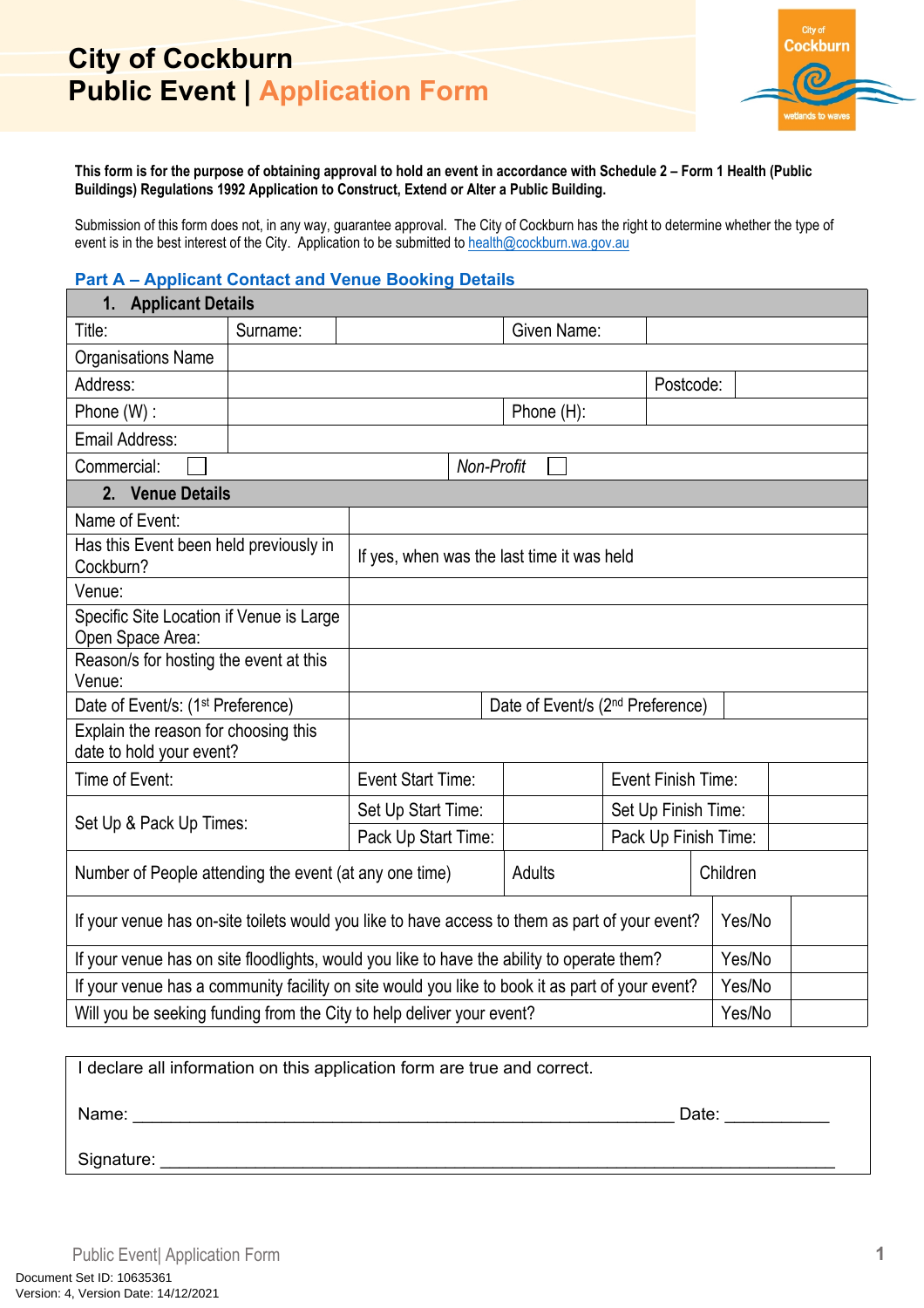

### **Part B – Application Details**

**Please refer to City of Cockburn Community Event Handbook when completing the form. The handbook can be found at** <https://www.cockburn.wa.gov.au/Community-Support/Community-Support-and-Development/Community-Run-Events>

| <b>Venue Booking</b>                         |                  |    |
|----------------------------------------------|------------------|----|
| Do you have confirmation the venue is booked | Yes <sub>1</sub> | No |

#### **4. Site Plan**

| <b>Site Plan</b> |                                                                                        |     |
|------------------|----------------------------------------------------------------------------------------|-----|
|                  | Submit a site plan to scale indicating the layout of your event to show the following: |     |
| O                | Stage and other entertainment attractions (including size in m2)                       |     |
| $\circ$          | <b>Emergency exits</b>                                                                 |     |
| $\bigcirc$       | Food stalls                                                                            |     |
| $\circ$          | Lighting                                                                               |     |
| $\bigcirc$       | Generator/s                                                                            |     |
| $\circ$          | Vehicle Access Points (including street names)                                         | Yes |
| $\circ$          | Parking Area                                                                           |     |
| $\circ$          | Location of Marquees, Tents (including size m2)                                        |     |
| $\bigcirc$       | First Aid Post/s                                                                       |     |
| O                | Location and Number of toilet facilities                                               |     |
| O                | Seating                                                                                |     |
| O                | Fenced off areas (including size m2)                                                   |     |
| O                | Site signage                                                                           |     |

| 5. Insurance and Risk Management                                                                           |     |           |
|------------------------------------------------------------------------------------------------------------|-----|-----------|
| Public Liability Insurance to the value of ten million dollars is required for all events held in the City |     |           |
| Do you have Public Liability Insurance? Please attach Certificate of Currency                              | Yes | <b>No</b> |
| Do you have a Risk Management Plan (over 1000 persons)? Please attach a copy                               | Yes | <b>No</b> |

| 6. Toilets                                                                                                                                           |     |    |
|------------------------------------------------------------------------------------------------------------------------------------------------------|-----|----|
| If using transportable toilets, I acknowledge that I am responsible for the booking, cost<br>and removal of the required number of toilets per head. | Yes | No |
| How many temporary toilets will be brought in for the event (not including permanent facilities)?                                                    |     |    |
| How many accessible toilets will be provided at the event?                                                                                           |     |    |
| What arrangements have been made for the servicing of the toilets? (please explain):                                                                 |     |    |
|                                                                                                                                                      |     |    |
| If the event is to occur at night, have adequate arrangements been made for lighting the toilets? (please explain)                                   |     |    |

| 7. Traffic Management & Parking                                                                    |     |    |
|----------------------------------------------------------------------------------------------------|-----|----|
| Do you have adequate parking for this event?<br>If no, a parking management plan will be required. | Yes | No |
| Do you wish to apply for a road closure for your event?                                            | Yes | No |
| Are there accessible parking bays for people with disabilities?                                    | Yes | No |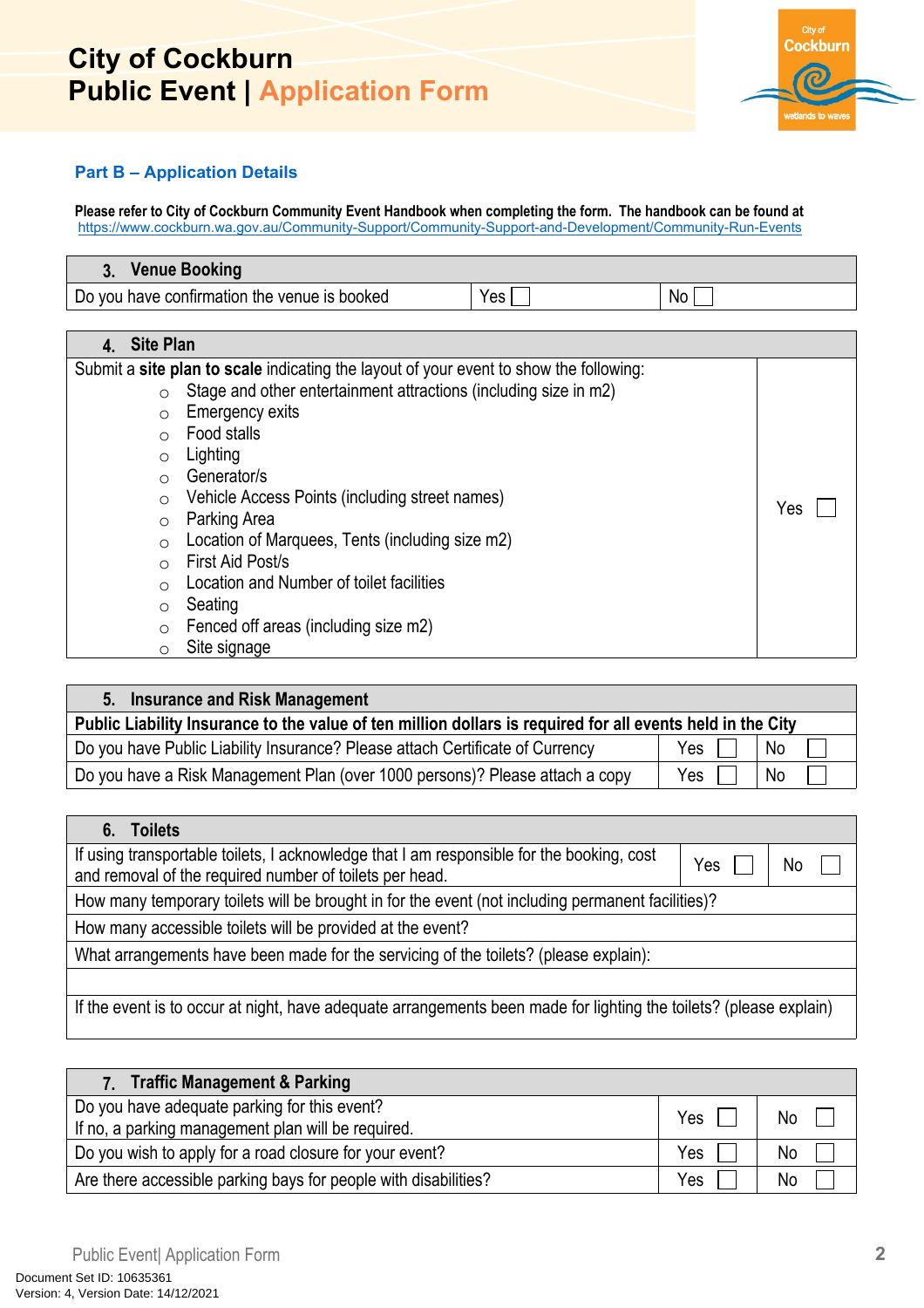

| 8. Liquor                                                                         |       |                |
|-----------------------------------------------------------------------------------|-------|----------------|
| Do you request the City's approval to sell alcohol at the event?                  | $Yes$ | N <sub>o</sub> |
| Do you have approval from Dept of Racing, Gaming and Liquor for a liquor license? | Yes   | No.            |

#### **9. Disability Access & Inclusion**

People with disabilities must have the same opportunity and access at the event as other people. Please provide details on how this will be achieved including access to toilets and around the event.

| 10. Electrical                                                                                                                             |     |    |
|--------------------------------------------------------------------------------------------------------------------------------------------|-----|----|
| Will you be using your own generator?                                                                                                      | Yes | No |
| If yes, how many? Please indicate on site plan.                                                                                            |     |    |
| Will there be electrical leads at the event?<br>If yes, all leads must be tagged within the last 6 months by a licensed electrician        | Yes | No |
| Will you be setting up electrical equipment?<br>An electrician may be required to sign a Certificate of Electrical Compliance at the event | Yes | No |
| 11. Community Safety                                                                                                                       |     |    |
| What coourity arrangements are planned for your ovent?                                                                                     |     |    |

|                  | What security arrangements are planned for your event?                                   |     |           |  |
|------------------|------------------------------------------------------------------------------------------|-----|-----------|--|
| Company Name:    |                                                                                          |     |           |  |
| Number of Staff: | ⊺imes:                                                                                   |     |           |  |
|                  | Have you notified local police, CoSafe & fire & rescue of the event (over 5000 persons)? | Yes | <b>No</b> |  |

| 12. Fire Safety                                                                                              |     |                |  |
|--------------------------------------------------------------------------------------------------------------|-----|----------------|--|
| Number of fire extinguishers and type (please show location on site plan)?                                   |     |                |  |
| Do you have an emergency evacuation plan for the event? Please attach a copy                                 | Yes | N <sub>o</sub> |  |
| An emergency evacuation plan is required for events with enclosed spaces or fenced off areas.                |     |                |  |
| Are there any fireworks or entertainment involving fire?                                                     | Yes | No             |  |
| Please provide insurance certificate and a copy of the Dept of Mines, Industry Regulation and Safety permit. |     |                |  |

| 13. Waste Management                                      |
|-----------------------------------------------------------|
| What arrangements do you have in place for General Waste: |
|                                                           |
| What arrangements do you have in place for Recycling:     |
|                                                           |

| <b>14. First Aid provision</b>                                            |     |           |
|---------------------------------------------------------------------------|-----|-----------|
| Will a first aid post be provided? Please show location on the site plan. | Yes | <b>No</b> |
| Number and qualifications of first aiders?                                |     |           |